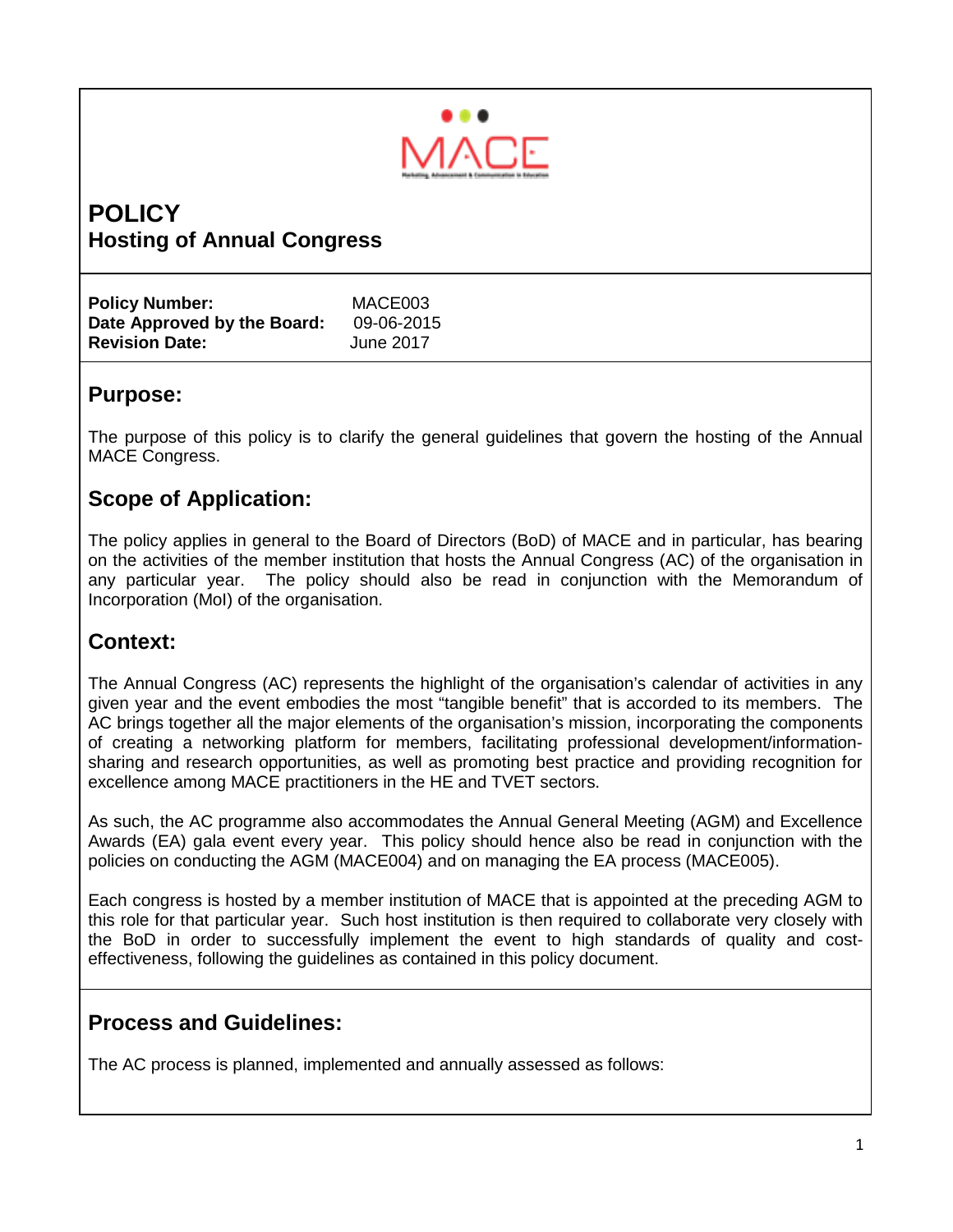### **1. Appointment of the Host Institution, Representation on the BoD and Regular Feedback**

Just prior to the AC actually being undertaken in any year, the BOD initiates the process of soliciting interest among member institutions that might be willing to host the congress during the following year. This is done by means of a formal invitation being extended to prospective host institutions as part of the Secretary/Treasurer's notice of the imminent AGM that is to form part of the current year's AC. It is vital to ensure that the institutional representative who proposes their nomination has secured his/her institutional Executive Management support for undertaking a national event of this magnitude, prior to making the submission. During the Board meeting that is normally conducted directly prior to the commencement of AC, the Board finalizes their selection of the next year's host institution and then proceeds to announce the host as part of the AGM agenda. The institutional representative from such host institution will then automatically be co-opted onto the national Board in the capacity of Director: Annual Congress from the date of the current AGM and he/she will serve until the conclusion of the AC during the following year.

The Director: AC will now be required to plan and obtain approval from the BoD for all aspects of the next congress and to give formal feedback to the Board during the three quarterly Board meetings that will be scheduled en route to the next AC. The Director will also be required to report on progress being made informally between Board meetings. In practice, the director also consults regularly with the host institution of the previous year's congress and the Secretary/Treasurer on matters related to costs/budgeting, etc.

#### **2. Major Responsibilities of the Host Institution**

The major responsibilities of the Director: AC and his/her host institution include the following:

- developing a theme/branding of the planned congress
- scheduling an appropriate date and selecting/securing the congress venue(s) and accommodation
- designing the programme, along with its speakers/presenters/trainers/facilitators/panelists
- drafting and obtaining approval for the congress budget
- arranging all the required logistics to ensure a high quality, cost-effective and professionally coordinated event
- marketing the congress and facilitating the registration process
- producing a branded congress "gift pack" for the delegates
- managing the AC process and resolving any problems/special needs/requests/crises on site
- managing the financial matters and relevant deposits/payments related to the event (where appropriate)
- hosting the first evening's "welcome dinner"/social event
- accommodating the AGM and the annual EA gala ceremony
- obtaining funding/sponsorships along with the BoD for the annual event
- optimizing media exposure during the AC
- assessing the AC on a number of dimensions, predominantly focused on determining the satisfaction levels of MACE members
- finalizing the administration after the closure of congress and reporting back to the BoD
- being available to provide information and to quide the following year's host institution.

#### **3. The Host Institution Organizing Committee**

The Director: AC usually establishes an Organizing Committee (OC) at his/her institution or within that region that will plan and implement the congress schedule and its many activities during the months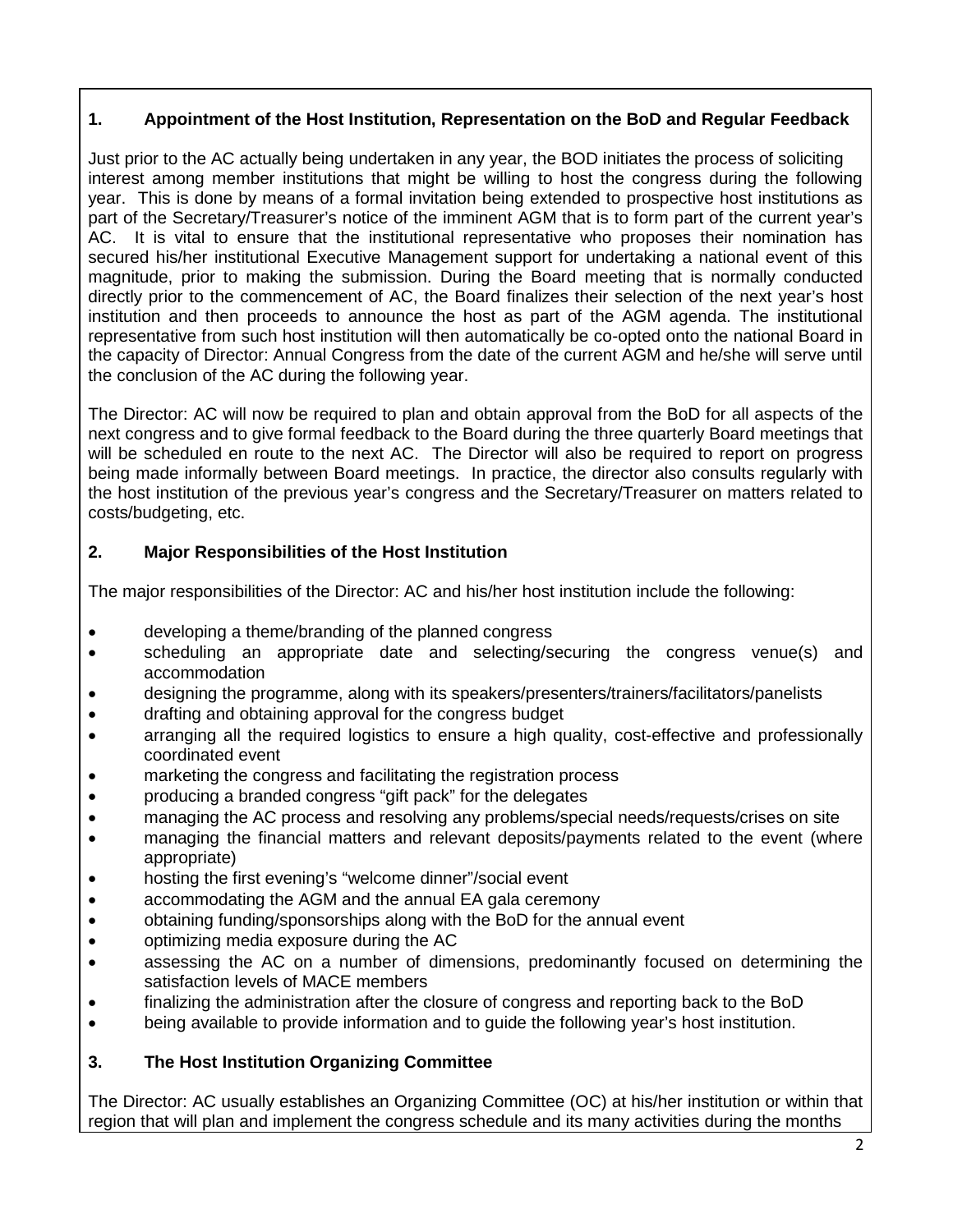leading up to the actual event. Its members also typically act as the event managers/coordinators during the actual congress process, mainly focusing on managing the logistics, supporting the programme and controlling the quality of the process.

#### **4. The Congress Main Objectives, Theme, Branding, Programme Design & Logistics**

The main objectives of the AC include the following:

- creating an opportunity for networking among member institutions and enhancing a motivational environment for sharing and joint learning
- facilitating professional development by means of capacity-building/training/development sessions, information-sharing and gathering, research interventions, discussion forums, etc.
- promoting best practice benchmarks, celebrating and providing recognition for excellence in a variety of categories – predominantly through the EA programme.

A newly appointed host institution is expected to creatively design the conceptual theme for the AC, as well as to brand the event in an integrated manner. Host institutions should take care in ensuring that it is indeed the MACE branding that takes precedence over the promotion and positioning of the host institution and they should also be mindful that no conflict of interest arises in this regard. Practically, the OC next scouts for a suitable congress venue(s) and sufficient accommodation for the delegates at a reasonable price.

This is followed by programme design. In general, the programme is required to be balanced with regard to "professional development/conferencing activities" vs "social/networking opportunities". It is furthermore important to bear in mind that the programme content should include sessions of interest to a variety of professional disciplines – including those of marketing, advancement/development, alumni relations, communication, branding, etc. and that the delegates are furthermore likely to represent both advanced and junior practitioners from both the HE and TVET sectors. Above all, the quality of presenters and relevance of the topics should remain first priorities in show-casing best practice standards. The OC's should not hesitate to invite some MACE members (practitioners) to make peer-to-peer presentations in addition to inviting external experts onto the programme.

#### **5. AC Costing, the Budget and Funding for the Congress/Sponsorships**

Once the programme has been agreed upon, the Director: AC finalizes the costing/registration fees per delegate and tables the AC budget for approval by the National Board. The budget should include both the projected income and expenses components. As a broad principle, congress is expected to show (even a modest) profit, or to break-even. The Secretary/Treasurer will make agreed-to payments to the OC (where required) in order to pay deposits/secure venues and services, but the host institution normally operates its own cash-flow with regard to the many (smaller) payments to be made prior to and during the event. Where necessary, the relevant reimbursements are made by EXCO to the host institution for expenses incurred and approved up-front by the BoD.

Traditionally, the BoD – along with the OC – secures funding for the AC from a grantmaker(s) in South Africa. The Director: AC is strongly encouraged to commence with this important task timeously. The funding, along with the registration fees payable by delegates, as well as the sponsorships secured by the OC (often in the form of pro-bono services and goods-in-kind donated by the host institution) can be further supplemented by means of sponsorships and fees generated by advertising/promotional/ exhibition opportunities for vendors at the congress.

Congress host institutions should bear in mind that, should they exceed the congress budget as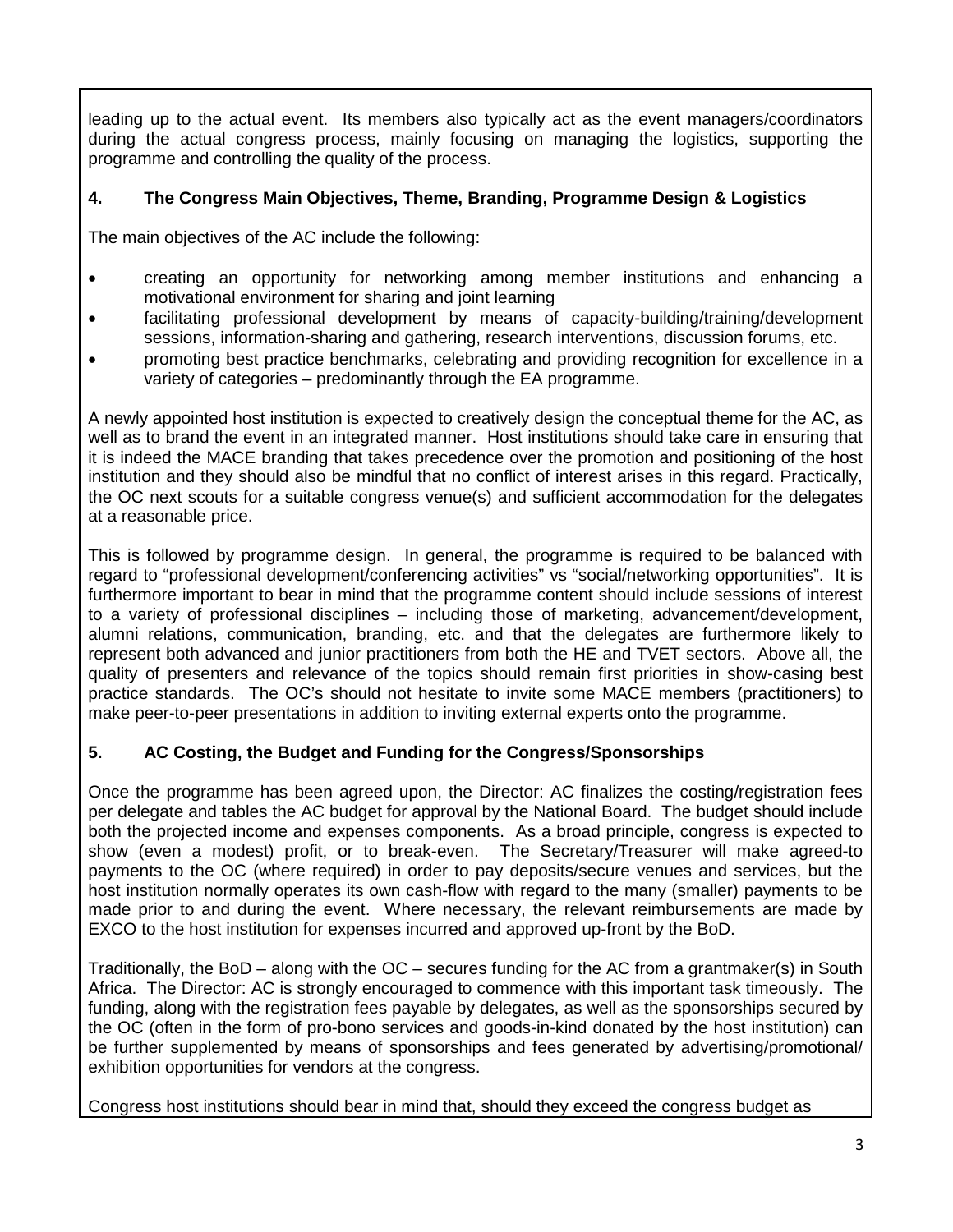approved by the Board, they will attract liability for settling the short-fall or those expenses that actually exceed the agreed-to budget.

#### **6. Marketing the Congress and Registration Process**

The AC programme is marketed both on the MACE website, as well as by institutional representatives at regional events in order to promote maximum attendance by delegates.

The process begins with announcing the AC theme, dates and venue and this is followed by congress "teasers"/save-the-date reminders, supported by incentives for early registration. Registration fees are differentiated for members versus non-members, along with an incentive for early registration. Delegates register by means of a central registration process and pay their fees through electronic banking facilities (properly referenced) to the MACE national bank account, invoiced and receipted by the Secretary/Treasurer, assisted by the National Office.

#### **7. Managing the Programme, Logistics, Audio-visual Support, Meals & Refreshments, Entertainment, VIP Guests, Support Functions, Media and Special Requirements/Needs**

Once the congress date has arrived, the OC will be required to manage the smooth implementation of the AC schedule under the supervision of the Director: AC. The process is normally preceded by conducting the "fourth" quarterly meeting of the BoD, which also represents an opportunity to clarify roles/contributions during both the AC and the AGM, as well as to ensure that all the arrangements are in hand. The OC will welcome and register the delegates, providing the AC programme, gift packs and general directions/assistance to the guests.

The programme is opened by the National Chairperson, while a word of welcome is typically extended by the Vice-Chancellor of the host institution.

The coordination of the programme necessitates a dedicated support team – often requiring simultaneous implementation in concurrent venues and hence it is advisable to select these venues in close proximity, if at all possible. OC's should also bear accessibility for people with special needs in mind when selecting both congress venues and accommodation.

Support services in the area of audio-visual media are an inescapable requirement. With regard to meals and refreshments, OC's at host organisations are reminded of the need to heed the special dietry requirements of delegates who would have registered these specific needs during the registration process, as well as to ensure high standards of quality for both suppliers of meals and of entertainment.

All speakers/external "non-members" who are invited as guests are to be treated as VIP's and presenters are normally introduced, as well as thanked by a member of the Board, along with a MACE-branded gift being handed-over as a token of MACE's appreciation for their input. It is strongly recommended that the media practitioner/spokesperson of the host institution should make every effort to create opportunities for media exposure of the AC event.

Finally, host institutions are reminded that the congress inevitably also provides an opportunity to show-case the abilities/performance of the institution itself and to do so with the very best of professional hospitality being extended to its guests.

### **8. Provision for the AGM**

The OC should ensure that the AGM is provided for on the first afternoon of the AC programme and in